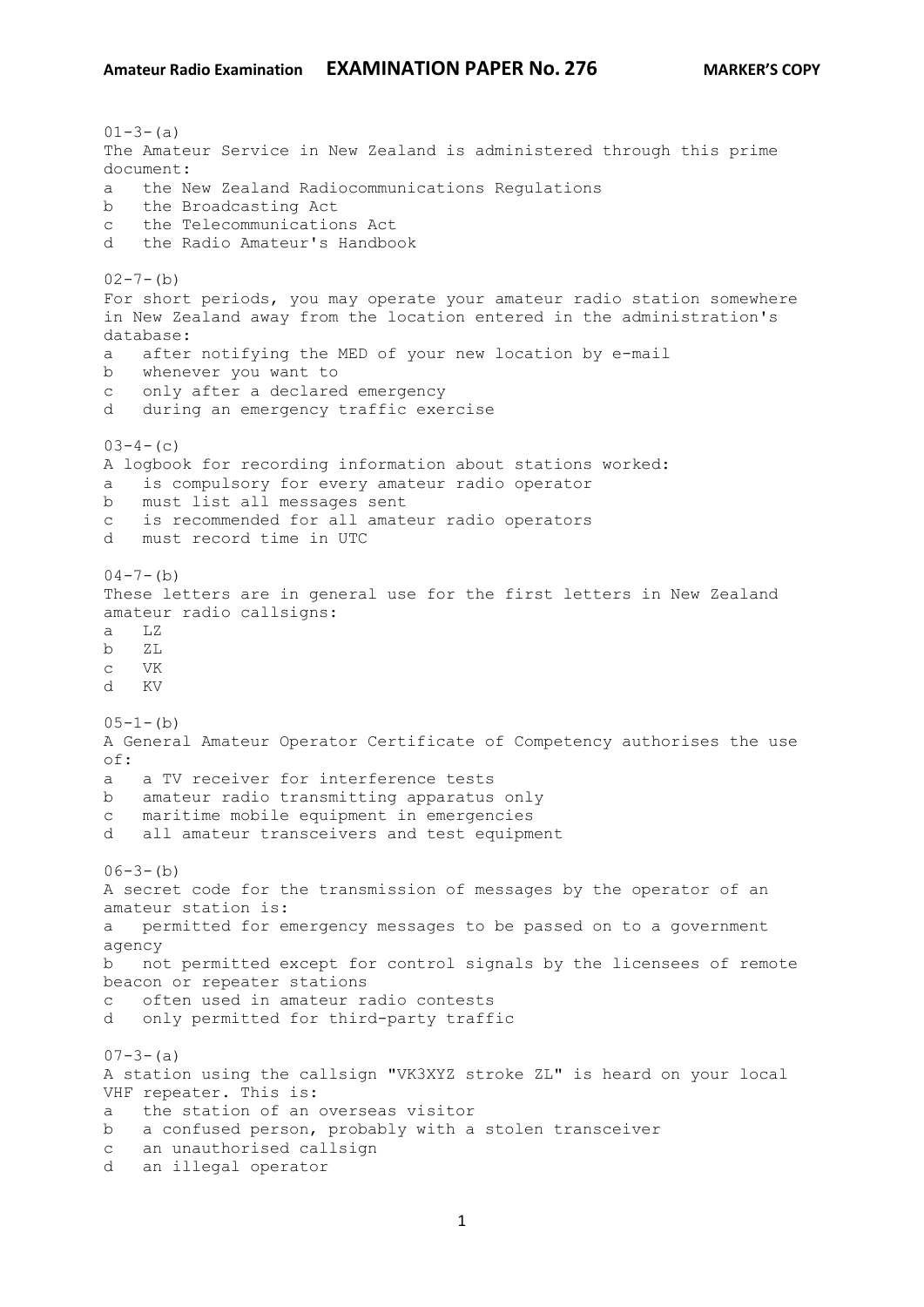$08-5-(a)$ In New Zealand, the "15 metre band" frequency limits are: a 21.00 to 21.45 MHz b 21.00 to 21.40 MHz c 21.00 to 21.35 MHz d 21.00 to 21.30 MHz  $09-5-(b)$ The following band used by amateurs is shared with another service in New Zealand: a 144 to 146 MHz b 51 to 53 MHz c 7.0 to 7.1 MHz d 24.89 to 24.99 MHz  $10-1-(a)$ Silicon, as used in diodes and transistors, has been doped to become: a a semiconductor b a superconductor c a conductor d an insulator  $11-9-(b)$ The name for the flow of electrons in an electric circuit is: a voltage b current c resistance d capacitance  $12-1-(a)$ One kilohm is equal to: a 1000 ohm b 10 ohm c 0.01 ohm d 0.001 ohm  $13-4-$  (c) The voltage to cause a current of 4.4 ampere to flow in a 50 ohm resistance is: a 2220 volt b 22.0 volt c 220 volt d 0.222 volt  $14-1-(a)$ A circuit has a total resistance of 100 ohm and 50 volt is applied across it. The current flow will be: a 500 mA b 50 mA c 2 ampere d 20 ampere  $15-5-(b)$ Six identical 2-volt bulbs are connected in series. The supply voltage to cause the bulbs to light normally is: a 1.2 V b 12 V c 6 V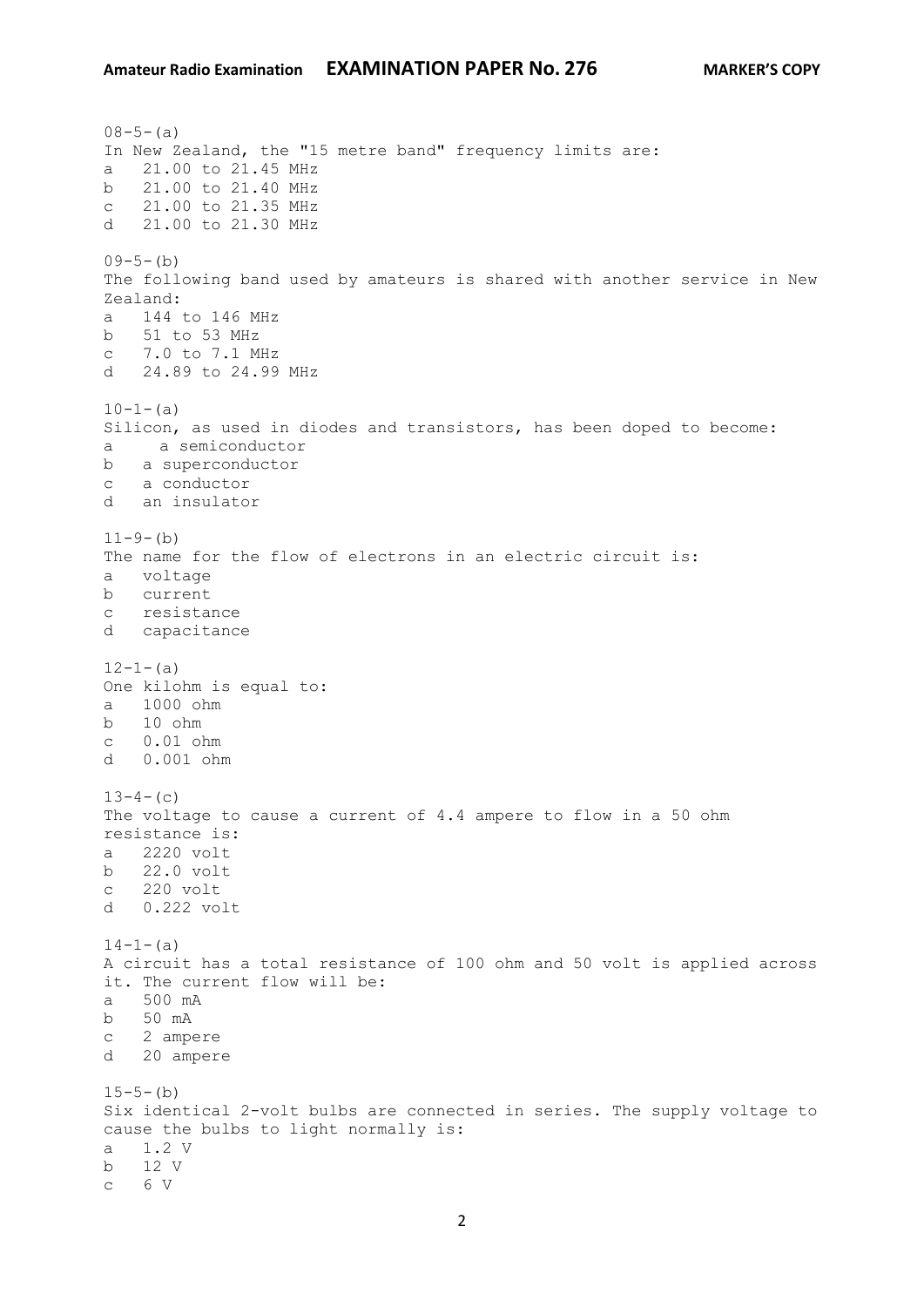d 2 V  $16-2-$  (c) Five 10 ohm resistors connected in series give a total resistance of: a 1 ohm b 5 ohm c 50 ohm d 10 ohm  $17-0-$  (c) Two 120 ohm resistors are arranged in parallel to replace a faulty resistor. The faulty resistor had an original value of: a 15 ohm b 30 ohm c 60 ohm d 120 ohm  $18-6-$  (c) A 20 ohm resistor carries a current of 0.25 ampere. The power dissipated is: a 5 watt b 2.50 watt c 1.25 watt d 10 watt  $19-8-(b)$ A current of 10 ampere rms at a frequency of 50 Hz flows through a 100 ohm resistor. The power dissipated is: a 500 watt b 10,000 watt c 707 watt d 50,000 watt  $20 - 3 - (d)$ The current in an AC circuit completes a cycle in 0.1 second. So the frequency is: a 1 Hz b 1000 Hz c 100 Hz d 10 Hz  $21-6-(a)$ Capacitors and inductors oppose an alternating current. This is known as: a reactance b resistance c resonance d conductance  $22-4-(a)$ A transformer with 500 turns on the primary winding and 50 turns on the secondary winding has its primary winding connected to 230 volt AC mains. The voltage across the secondary is: a 23 volt b 10 volt c 110 volt d 2300 volt  $23-2-(a)$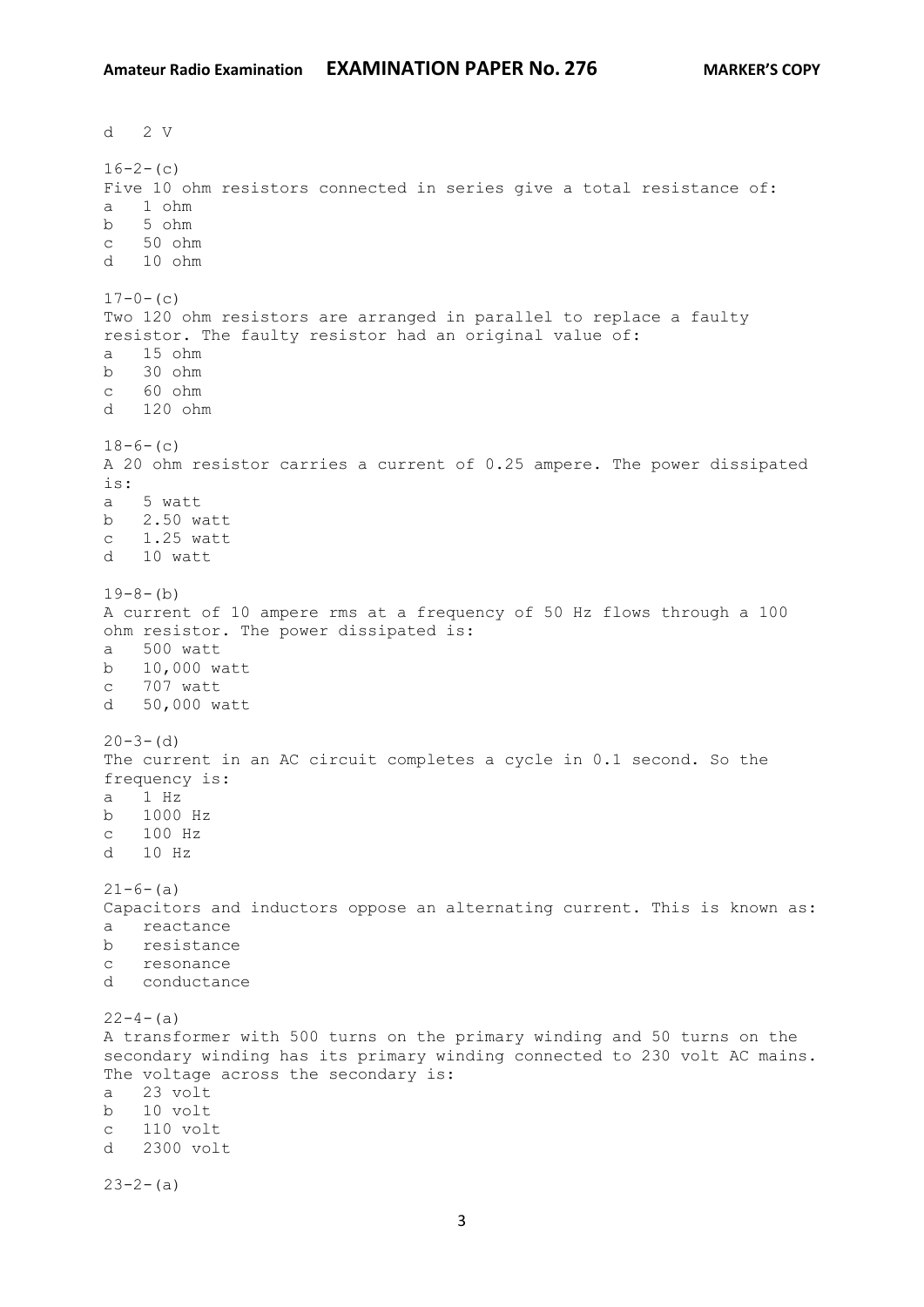Wires carrying high voltages in a transmitter should be well insulated to avoid: a short circuits b overheating c over modulation d SWR effects  $24-3-$  (d) A bipolar transistor has three terminals named: a base, emitter and drain b collector, base and source c drain, source and gate d emitter, base and collector  $25-0-(b)$ A varactor diode acts like a variable: a resistance b capacitance c voltage regulator d inductance  $26 - 9 - (a)$ A triode valve has this many grids: a one b two c three d three plus a filament  $27-9-$  (c) An rms-reading voltmeter is used to measure a 50 Hz sinewave of known peak voltage 14 volt. The meter reading will be about: a 14 volt b 28 volt c 10 volt d 50 volt  $28 - 5 - (d)$ An attenuator network has 10 volt rms applied to its input with 1 volt rms measured at its output. The attenuation of the network is: a 6 dB b 10 dB c 40 dB d 20 dB  $29-9-(a)$ In an HF station, the connection between the "antenna tuner" and the "antenna feed-point" could be made with: a 50 ohm coaxial cable b three-wire mains power cable c heavy hook-up wire d an iron-cored transformer  $30-1-(b)$ In a frequency modulation receiver, this is in between the antenna and the mixer: a the audio frequency amplifier b the radio frequency amplifier c the high frequency oscillator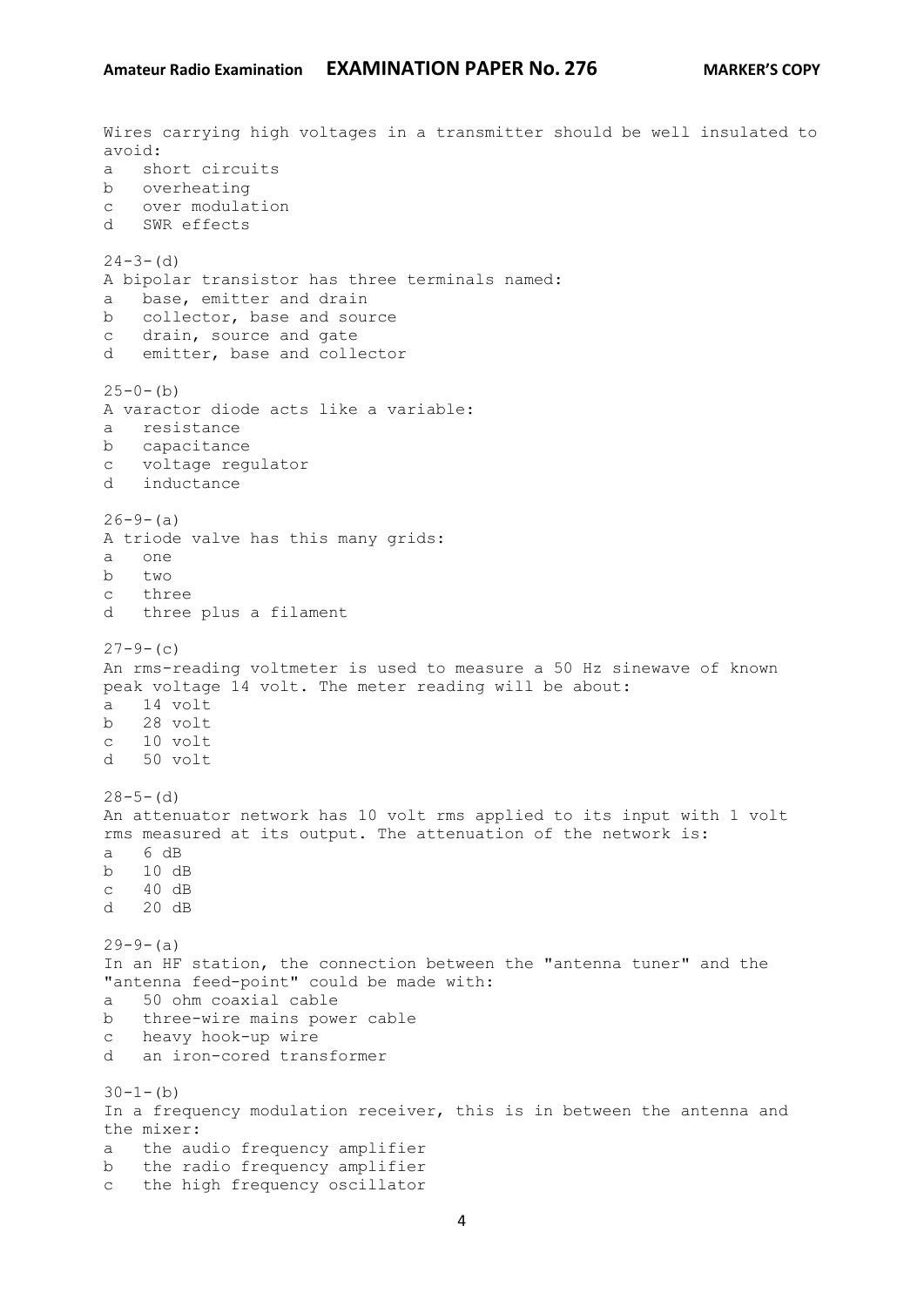d the intermediate frequency amplifier  $31-4-$  (d) In a single sideband and CW receiver, this is located between the mixer and intermediate frequency amplifier: a the radio frequency amplifier b the beat frequency oscillator c the product detector d a filter  $32-0-(c)$ The frequency stability of a receiver is its ability to: a track the incoming signal as it drifts b provide a frequency standard c stay tuned to the desired signal d provide a digital readout  $33-4-$  (d) The stage in a superhet receiver with a tuneable input and fixed tuned output is the: a RF amplifier b IF amplifier c local oscillator d mixer stage  $34-4-$  (c) A superhet receiver, with a 500 kHz IF, is receiving a signal at 21.0 MHz. A strong unwanted signal at 22 MHz is interfering. The cause is: a insufficient IF selectivity b the 22 MHz signal is out-of-band c 22 MHz is the image frequency d insufficient RF gain  $35 - 5 - (a)$ The mixer stage of a superheterodyne receiver is used to: a change the frequency of the incoming signal to that of the IF b allow a number of IF frequencies to be used c remove image signals from the receiver d produce an audio frequency for the speaker  $36 - 2 - (d)$ The primary source of noise that can be heard in a UHF band receiver with its antenna connected is: a detector noise b atmospheric noise c man-made noise d receiver front-end noise  $37-1-(a)$ In a frequency modulation transmitter, the microphone is connected to the: a speech amplifier b modulator c power amplifier d oscillator  $38-3-(a)$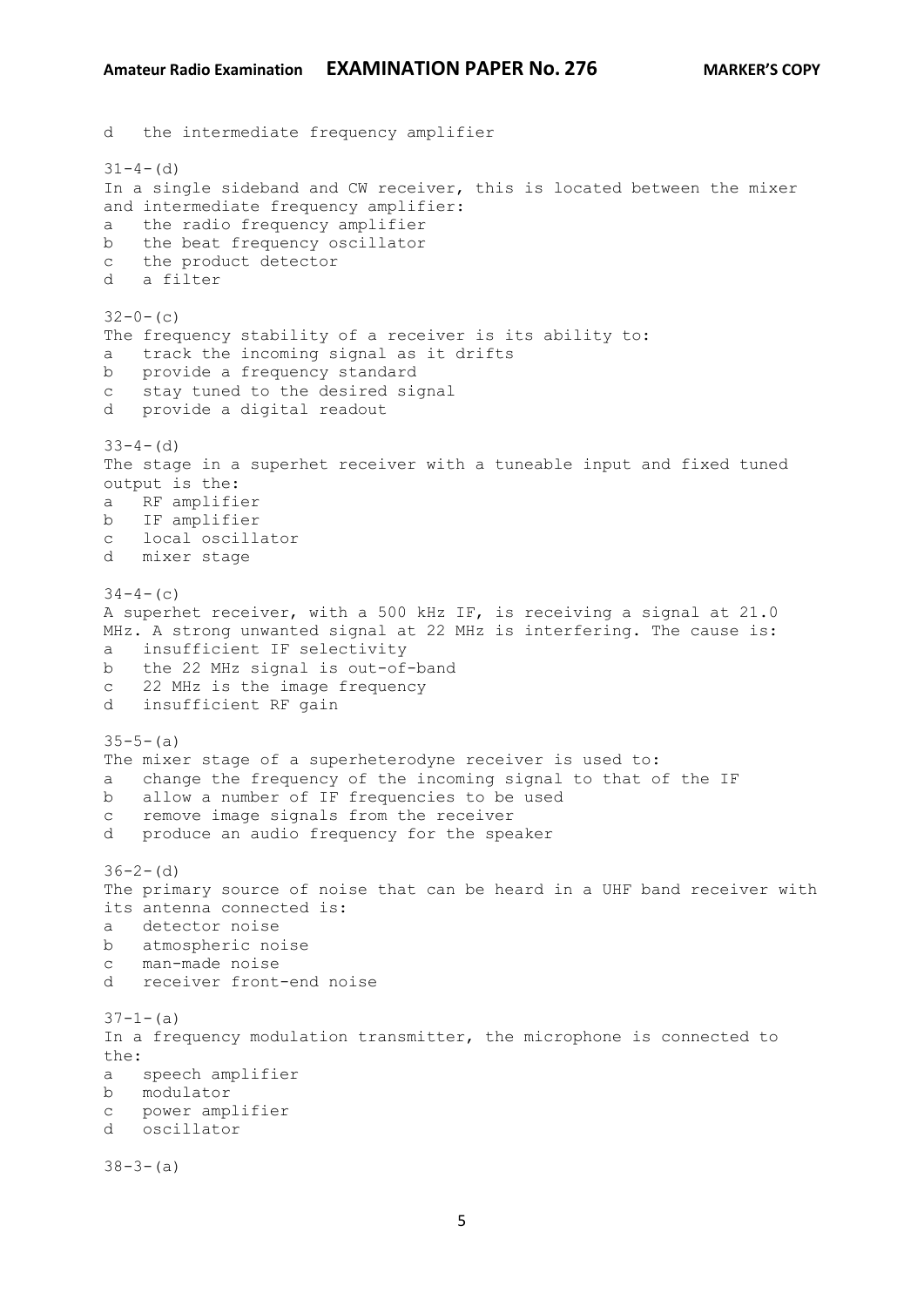```
In a single sideband transmitter, the output of this is connected to a 
sideband-selecting filter:
a balanced modulator
b microphone
c mixer
d radio frequency oscillator
39-5-(a)Several stations advise that your FM simplex transmission in the "two 
metre" band is distorted. The cause might be that:
a the transmitter modulation deviation is too high
b your antenna is too low
c the transmitter has become unsynchronised
d your transmitter frequency split is incorrect
40-5-(b)Harmonics produced in an early stage of a transmitter may be reduced in a 
later stage by:
a increasing the signal input to the final stage
b using tuned circuit coupling between stages
c using FET power amplifiers
d using larger value coupling capacitors
41-6- (c)
Parasitic oscillations in the RF power amplifier stage of a transmitter 
may occur:
a at low frequencies only
b on harmonic frequencies
c at high or low frequencies
d at high frequencies only
42 - 7 - (a)A half-wave DC power supply operates from the New Zealand AC mains. The 
ripple frequency will be:
a 50 Hz
b 25 Hz
c 70 Hz
d 100 Hz
43-0- (d)
A filter is used in a power supply to:
a filter RF radiation from the output of the power supply
b restore voltage variations
c act as a 50 Hz tuned circuit
d smooth the rectified waveform from the rectifier
44-0- (c)
The correct order for callsigns in a callsign exchange at the start and 
end of a transmission is:
a your callsign followed by the other callsign
b your own callsign, repeated twice
c the other callsign followed by your own callsign
d the other callsign, repeated twice
45-3-(b)A repeater operating with a "positive 600 kHz split":
a transmits on a frequency 600 kHz higher than its designated frequency
b listens on a frequency 600 kHz higher than its designated frequency
```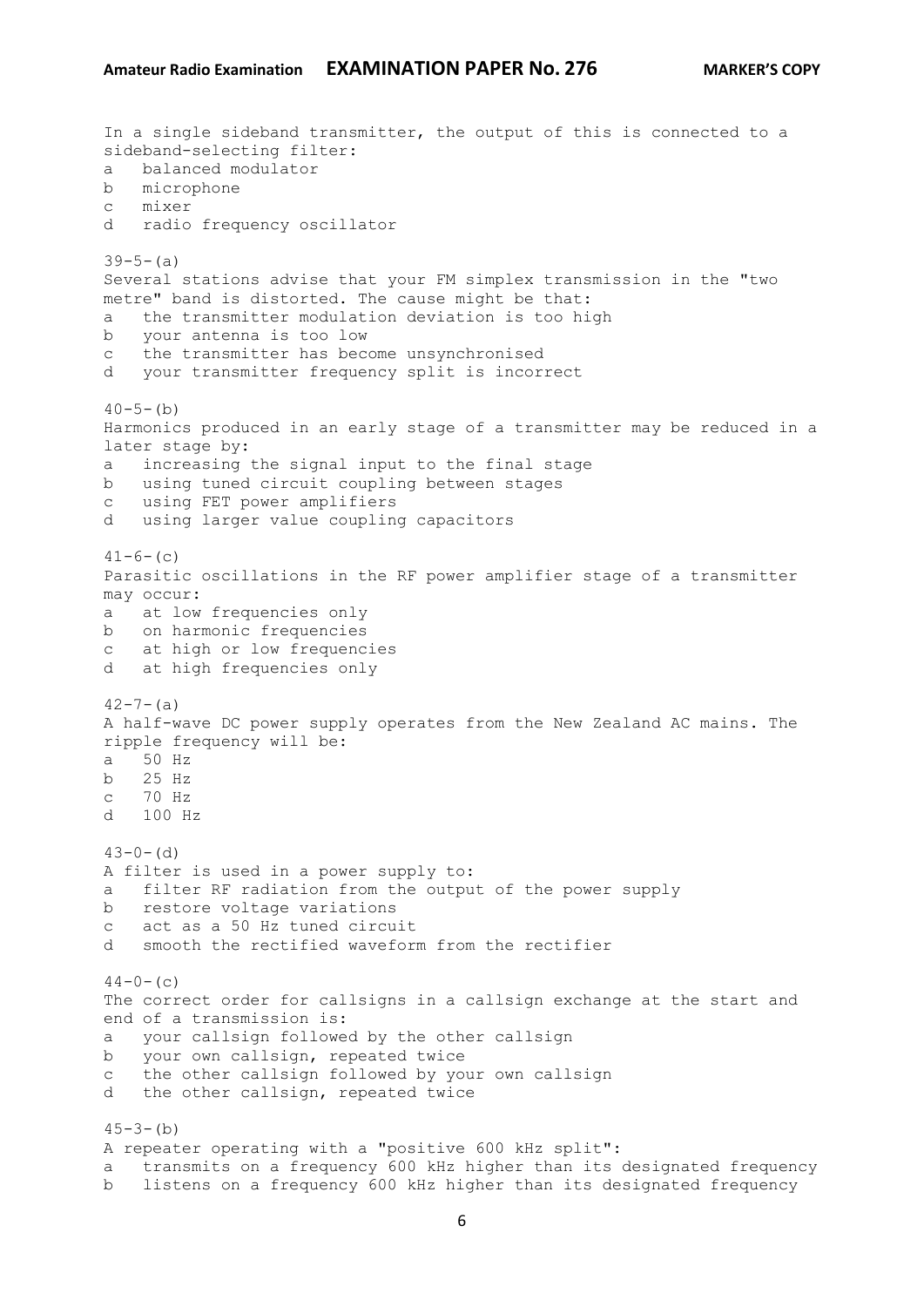c transmits simultaneously on its designated frequency and one 600 kHz higher d uses positive modulation with a bandwidth of 600 kHz  $46 - 5 - (b)$ The "split frequency" function on a transceiver allows the operator to: a monitor two frequencies simultaneously using a single loudspeaker b transmit on one frequency and receive on another c monitor two frequencies simultaneously using two loudspeakers d receive CW and SSB signals simultaneously on the same frequency  $47 - 3 - (a)$ The question "who is calling me?" is asked by: a QRZ? b QRM? c QRP? d QRT?  $48 - 7 - (b)$ An RF transmission line should be matched at the transmitter end to: a prevent frequency drift b transfer maximum power to the antenna c overcome fading of the transmitted signal d ensure that the radiated signal has the intended polarisation  $49-8-$  (c) This commonly available antenna feedline can be buried directly in the ground for some distance, without adverse effects: a 75 ohm twinlead b 300 ohm twinlead c coaxial cable d 600 ohm open-wire  $50-4-(d)$ A centre-fed dipole antenna for HF working can be made to operate on several bands, if the following item is installed at points in each leg: a a capacitor b an inductor c a fuse d a parallel-tuned trap  $51 - 2 - (d)$ An antenna which transmits equally well in all compass directions is a: a dipole with a reflector only b dipole with director only c half-wave horizontal dipole d quarter-wave grounded vertical  $52-9-(a)$ A vertical antenna which uses a flat conductive surface at its base is the: a quarter-wave ground plane b vertical dipole c rhombic d long wire  $53-0-$  (c) The main characteristic of a vertical antenna is that it: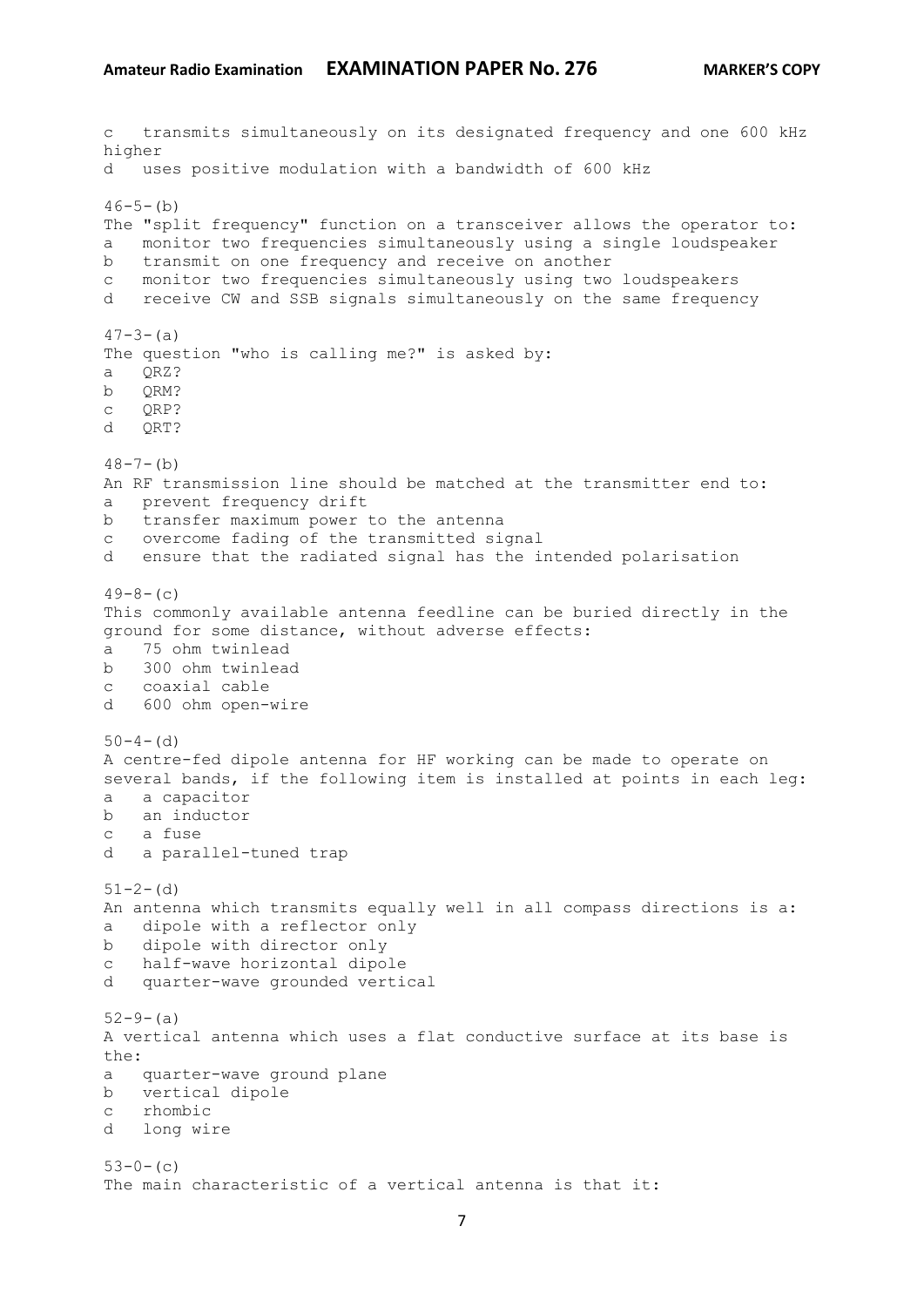a requires few insulators b is very sensitive to signals coming from horizontal aerials c receives signals from all points around it equally well d is easy to feed with TV ribbon feeder  $54-3-(b)$ Solar cycles have an average length of: a 1 year b 11 years c 6 years d 3 years  $55 - 3 - (a)$ Signal fadeouts resulting from an "ionospheric storm" or "sudden ionospheric disturbance" are usually attributed to: a solar flare activity b heating of the ionised layers c over-use of the signal path d insufficient transmitted power  $56-6-(c)$ The skip distance of a sky wave will be greatest when the: a ionosphere is most densely ionised b signal given out is strongest c angle of radiation is smallest d polarisation is vertical  $57-6-$  (d) A neighbour's stereo system is suffering RF break-through. One possible cure is to: a put a ferrite bead on the transmitter output lead b put a capacitor across the transmitter output c use open-wire feeders to the antenna d use screened wire for the loudspeaker leads  $58-4-$ (d) To reduce energy from an HF transmitter getting into a television receiver, the following could be placed in the TV antenna lead, as close to the TV as possible: a active filter b low-pass filter c band reject filter d high-pass filter  $59-0-$  (c) A low-pass filter may be used in an amateur radio installation: a to attenuate signals lower in frequency than the transmission b to boost the output power of the lower frequency transmissions c to attenuate signals higher in frequency than the transmission d to boost the power of higher frequency transmissions  $60-6-$  (c) When your HF digital transmission is received with errors due to multipath conditions, you should: a increase transmitter power b reduce transmitter power c reduce transmitted baud rate d change frequency slightly